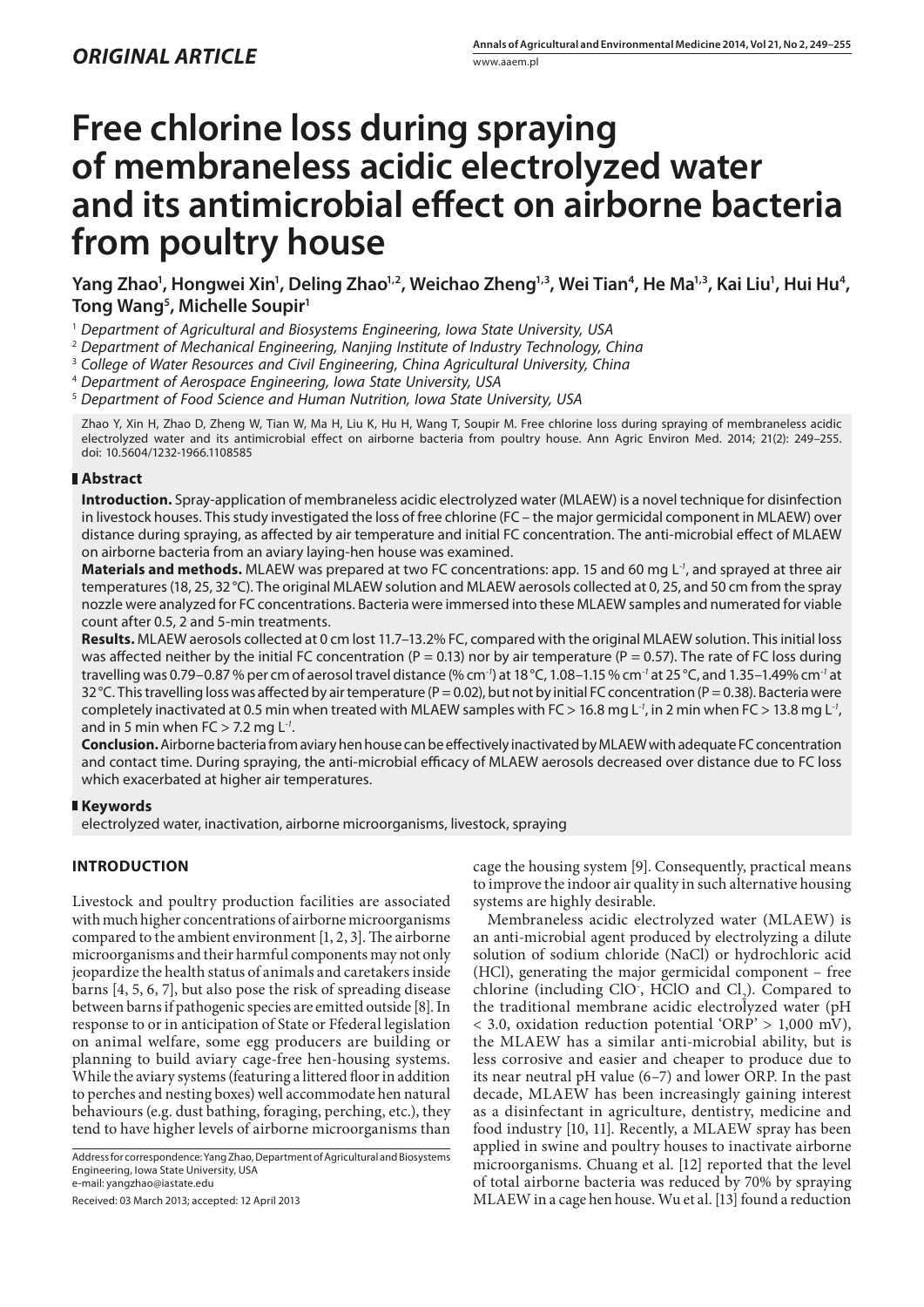of 98% in total bacteria and 68% in fungi after spraying MLAEW in a swine house. In addition, our recent research revealed significant microbial inactivation from MLAEW application in a pilot-scale aviary hen environment.

Although the effectiveness of MLAEW spraying on microbial inactivation in livestock houses has been confirmed, some aspects of this novel technique have not been explored in detail, nor has the loss of free chlorine (FC) in the MLAEW aerosols during spraying:

- 1) Free chlorine in MLAEW aerosols may be lost due to  $Cl<sub>2</sub>$  volatilization, as a result, the germicidal effect of MLAEW aerosols is attenuated. The magnitude of FC loss is affected by factors such as air temperature and initial aerosol diameter, and is exacerbated over distance from the spray origin.
- 2)Although much research has been dedicated to characterize the inactivation of food-associated microorganisms by MLAEW with different FC levels, the required FC concentration of MLAEW for inactivating airborne microorganisms in an aviary poultry house is unknown.

In order to achieve precise management and optimize the anti-microbial effect of MLAEW application in aviary houses, the above-mentioned aspects need to be addressed.

**Objective.** The objective of the presented study was to investigate the FC loss from MLAEW aerosols over distances from spray origin at different air temperatures (18, 25, or 32 °C), and the effect of FC concentration (15 vs. 60 mg  $L^{-1}$ ) on such loss. The changes in pH and ORP of the aerosols were also examined. Airborne bacteria were sampled from a commercial aviary house and challenged with the MLAEW at different FC concentrations collected under the above conditions.

#### **MATERIALS AND METHODS**

**MLAEW production.** A cylindrical plastic electrolyzing container (height  $\times$  diameter = 32  $\times$  19 cm) was used in this study to produce MLAEW (Fig. 1). The container consisted of a water tank and a lid installed with two anode and one cathode metal plates (cast iron). The three electrode plates were identical in size (length (L)  $\times$  width (W) = 15  $\times$  12.5 cm), fixed in parallel to the anode plate in the middle. The gap between two adjacent plates was 1 cm. A tap was installed near the bottom of the container to obtain MLAEW without opening the lid.

The MLAEW was produced by electrolyzing 5-L 0.1% NaCl solution (5 g NaCl in 5 L tap water) at 8 VDC. Based on our previous experiments, the FC production rate was 4.9  $mg L<sup>-1</sup> min<sup>-1</sup>$  at this NaCl concentration and voltage. MLAEW with low (app. 15 mg  $L^{-1}$ ) and high (app. 60 mg  $L^{-1}$ ) FC concentrations was produced by electrolyzing the 0.1% NaCl solution for 3 and 12 min, respectively. Since spraying the liquid with  $pH > 7$  may potentially increase ammonia  $(NH<sub>3</sub>$ , an alkaline gas) emissions in animal houses [14], the pH of the MLAEW was adjusted to 6 – 7 by adding HCl after electrolyzing.

**MLAEW spray and collection.** MLAEW was sprayed using a spray gun (PILOT Mini, 0.5 mm nozzle, Walther Pilot NA, Chesterfield, MI, USA) connected to an air compressor



**Figure 1.** Electrolyzing container and components

(Model # 204100, Campbell Hausfeld, Harrison, OH, USA) at 1.4 bar. The initial aerosol size distribution was delineated using Particle Image Velocimetry (PIV) technology. The PIV system takes two images at  $5\times10^{-7}$  s intervals using a high resolution CCD camera (PCO 1600, PCO-TECH Inc., Romulus, MI, USA). Through knowing the size of one pixel, the PIV technology determines the size of each aerosol by counting the number of pixels an aerosol covers in the image. The size distribution profile (volumetric frequency of aerosols at different sizes) was developed by combining the size information of all aerosols in a small area  $(1\times1$  cm) near the nozzle. The velocity of each aerosol can be also determined by dividing its relative locomotion in the two consecutive images by the imaging interval.

MLAEW with either low or high FC concentration was sprayed at 18, 25 and 32 °C air temperature in a climatecontrolled room. The sprayed MLAEW aerosols were collected using glass petri-dishes at three distances – 0, 25, and 50 cm from the nozzle of the spray gun. Characteristics of MLAEW at farther distances were of less interest because in practice MLAEW would be sprayed to the source (litter) of airborne microorganisms from a short distance to minimize the FC loss, thus achieving the optimal anti-microbial effect. The four MLAEW samples (one original and three collected at different distances) were transferred to individual dark tubes before further analysis.

**Analysis of MLAEW.** Immediately after MLAEW samples had been obtained, their FC, pH, and ORP were analyzed. Free chlorine was quantified using a colorimeter (Martini MI-413 Free & Total Chlorine, Milwaukee Instruments, Rocky Mount, NC, USA). This colorimeter can measure (N,N-diethyl-p-phenylenediamine, or 'DPD' method) free or total chlorine up to 10 mg L-1. Whenever the FC concentration in an MLAEW sample exceeded this limit, its diluted sample (using de-ionized water) was analyzed and the FC concentration in the original sample was calculated using the dilution factor. Values of pH and ORP were measured using respective meters (pH 3300i, WTW, Weilheim, Germany).

**Collection of airborne bacteria.** On the same day of MLAEW spray application, airborne bacteria were collected from a commercial aviary house in central Iowa. The aviary house measured  $150.8 \times 21.4$  m and had a capacity of 50,000 laying hens. The hens were introduced to this house at 16 weeks of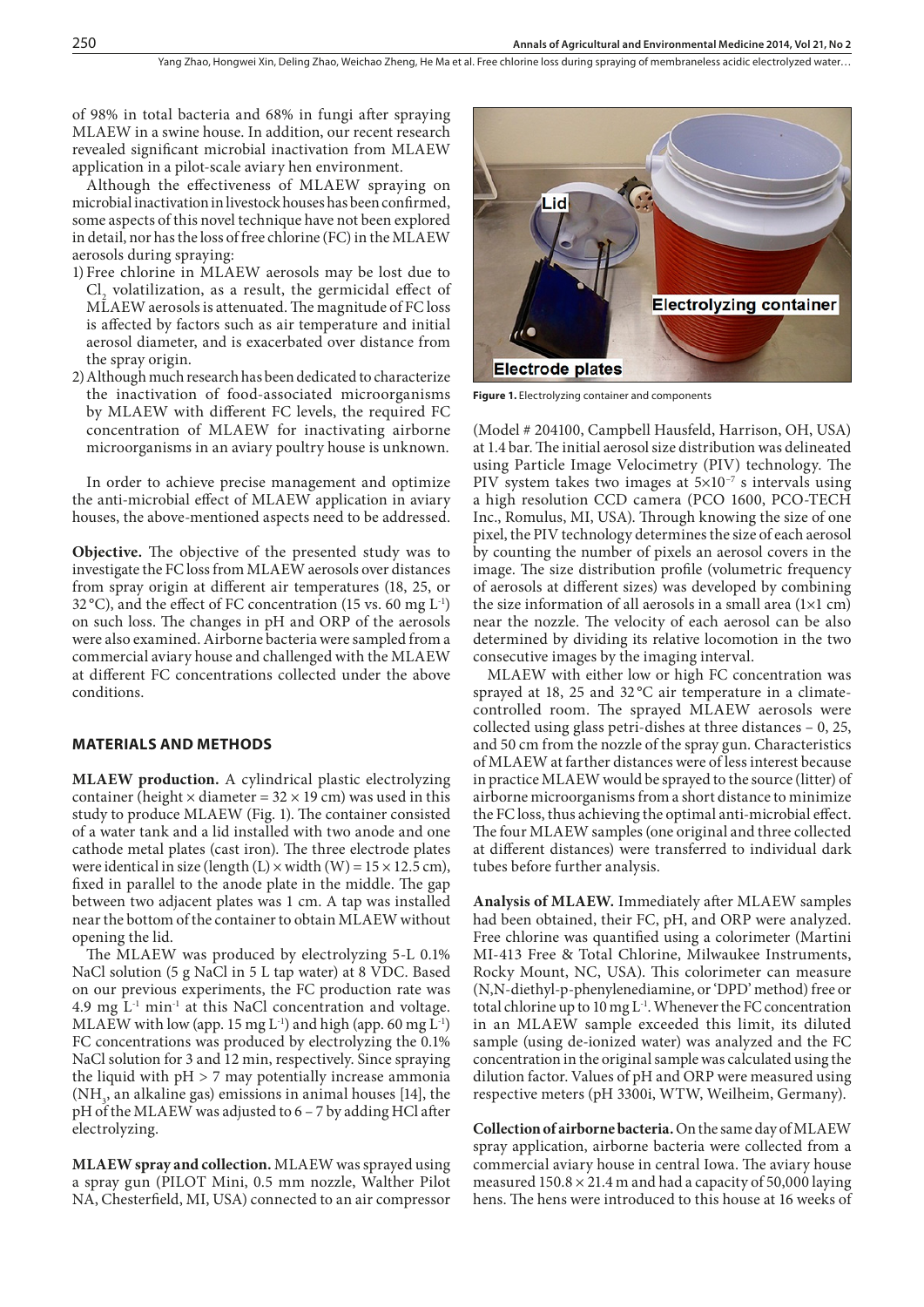Yang Zhao, Hongwei Xin, Deling Zhao, Weichao Zheng, He Ma et al. Free chlorine loss during spraying of membraneless acidic electrolyzed water…

age. They were kept in the aviary colonies until 22 weeks old when they were given litter floor access for dust bathing and foraging for about 8–10 h per day. In total, eight times of air samplings (on eight different days) were conducted in December 2012 when the hens were 33–36-weeks-old.

The airborne bacteria were collected at 30 cm above the litter floor for 25 min using an all glass impinger (AGI-30, Ace Glass Incorporated, Vineland, NJ, USA) with 20 mL of physiological saline. Twenty mL of physiological saline was used as the collection medium. The AGI-30 was designed for collecting total airborne microorganisms without distinguishing their size at a nominal air flow rate of 12.5 L min-1. After sampling, the liquid microbial sample was transferred to a 50 mL sterile centrifuge tube and kept at 4 °C before further use. The thermal environment in the aviary house was monitored using a temperature and relative humidity (RH) sensor (HOBO' Pro Series, ONSET, Bourne, MA, USA) on sampling days, and the average temperature and RH were  $23.1 \pm 1.2$  °C and  $68 \pm 7$ %, respectively, during air sampling. The ventilation was at minimal level, app.  $0.7 \text{ m}^3$  $h^{-1}$  hen<sup>-1</sup>, during air sampling.

**Inactivation of airborne bacteria by MLAEW.** To investigate the anti-microbial effect of MLAEW, MLAEW samples (original and those collected at different distances) of three spray events were used to treat the bacteria collected from the aviary hen house. A volume of 1.8 mL of MLAEW sample (treatment) and sterile de-ionized water (control) was separately prepared in sterilized tubes at room temperature. An aliquot (0.2 mL) of the liquid bacterial sample was individually added to the prepared tubes and mixed by vortexing for 5 s. After 0.5, 2 and 5 min, 0.2 mL of each treated sample was transferred to a sterile tube containing 1.8 mL of neutralizing buffer solution (0.5 sodium thiosulphate + 0.03 M phosphate buffer solution, pH=7.1) and mixed by vortexing. The samples were neutralized for 5 min, then viable count of total bacteria and Gram-negative bacteria in each sample were determined by plating 0.2 mL portions directly or after serially diluted (1:10) in physiological saline on trypticase soy agar (TSA, for total bacteria plates (Catalog No. R455002, Fisher Scientific, Hanover Park, IL and Macconkey No. 3 [for Gram-negative bacteria], Catalog No. OXCM0115B, Fisher Scientific, Hanover Park, IL, USA). The plates were aerobically incubated at 37 °C for 24 h (total bacteria) or 48 h (Gram-negative bacteria).

An enrichment experiment was further conducted to determine the presence of low survivals that might not be detected using direct plating. For total bacteria, 0.5 mL of the suspension was transferred to a sterile tube containing 50 mL of trypticase soy broth (TSB, Catalog No. R455052, Fisher Scientific, Hanover Park, IL, USA), and incubated at 37 °C for 48 h. Following enrichment, 0.5 mL culture suspension was spread on TSA plate, and the plate incubated at 37 °C for 48 h before counting. The same procedure was applied to Gram-negative bacteria enrichment and culturing, except that Macconkey broth and Macconkey No. 3 agar was used (7185, Neogen Corp., Lansing, MI, USA).

**Statistical analysis.** Each treatment (air temperature × FC concentration) was repeated six times. The FC loss in MLAEW aerosols was categorized into rate of initial loss and travelling loss. The initial loss was calculated using Eq. 1; while the travelling loss rate (% per cm of aerosol travel

distance, or % cm-1) was the slope in the linear regression of FC concentrations in MLAEW aerosols vs. the correspondent distance (0, 25, or 50 cm from the nozzle) where the aerosols were collected. Differences in FC concentration and antimicrobial effect among treatments were compared using General Linear Model (GLM) of Statistical Analysis System (SAS 9.2, SAS Institute Inc., Cary, NC, USA) at the significance level of 0.05. The Bonferroni procedure was used to adjust multiple comparisons. Minimum FC concentration required for complete bacterial inactivation was expressed as a function of air temperature, distance between nozzle and target, and MLAEW-bacteria contact time.

$$
L_i = (C_i - C_0) / C_i \times 100\%
$$
 (1)

*Li* : initial loss, %

*Ci* : free chlorine concentration in original MLAEW solution for spray, mg  $L^{-1}$ 

 $C<sub>o</sub>$ : free chlorine concentration in MLAEW aerosols collected at 0 cm from nozzle, mg L-1

#### **RESULTS**

Figure 2 shows the size distribution of the aerosols in a  $1 \times 1$  cm area near the spray gun with 1.4 bar compressed air. The frequency curve peaked at 34 µm, indicating the most aerosols produced were at this size. The cutoff diameter by volume  $(D_{\text{v50}})$  aerosol diameter corresponding to 50% cumulative volumetric frequency) was  $80 \mu m$ . The average velocity of the aerosols was 60.5 m  $s<sup>-1</sup>$ .



**Figure 2.** Aerosol size distribution (nebulized using spray gun with 0.5 mm nozzle at 1.4 bar)

The FC concentration was  $15.0-16.2$  mg  $L<sup>-1</sup>$  in the original MLAEW electrolyzed for 3 min, and 56.0–59.3 mg L-1 when electrolyzed for 12 min (Tab. 1). FC concentration in the MLAEW aerosols collected at 0 cm from the nozzle was slightly lower than the original MLAEW solution, reflecting an 11.7–13.2% initial loss. There was no difference in initial loss between low and high concentration groups ( $P = 0.13$ ) or among the three air temperatures ( $P = 0.57$ ). The FC concentrations of MLAEW aerosols decreased significantly over distance (P 0.01), with a travelling loss rate of 0.79– 1.49% cm-1. Statistical analysis showed that travelling loss exacerbated as air temperature increased ( $P = 0.02$ ). However, no effect of initial FC concentration on travelling loss was found ( $P = 0.38$ ).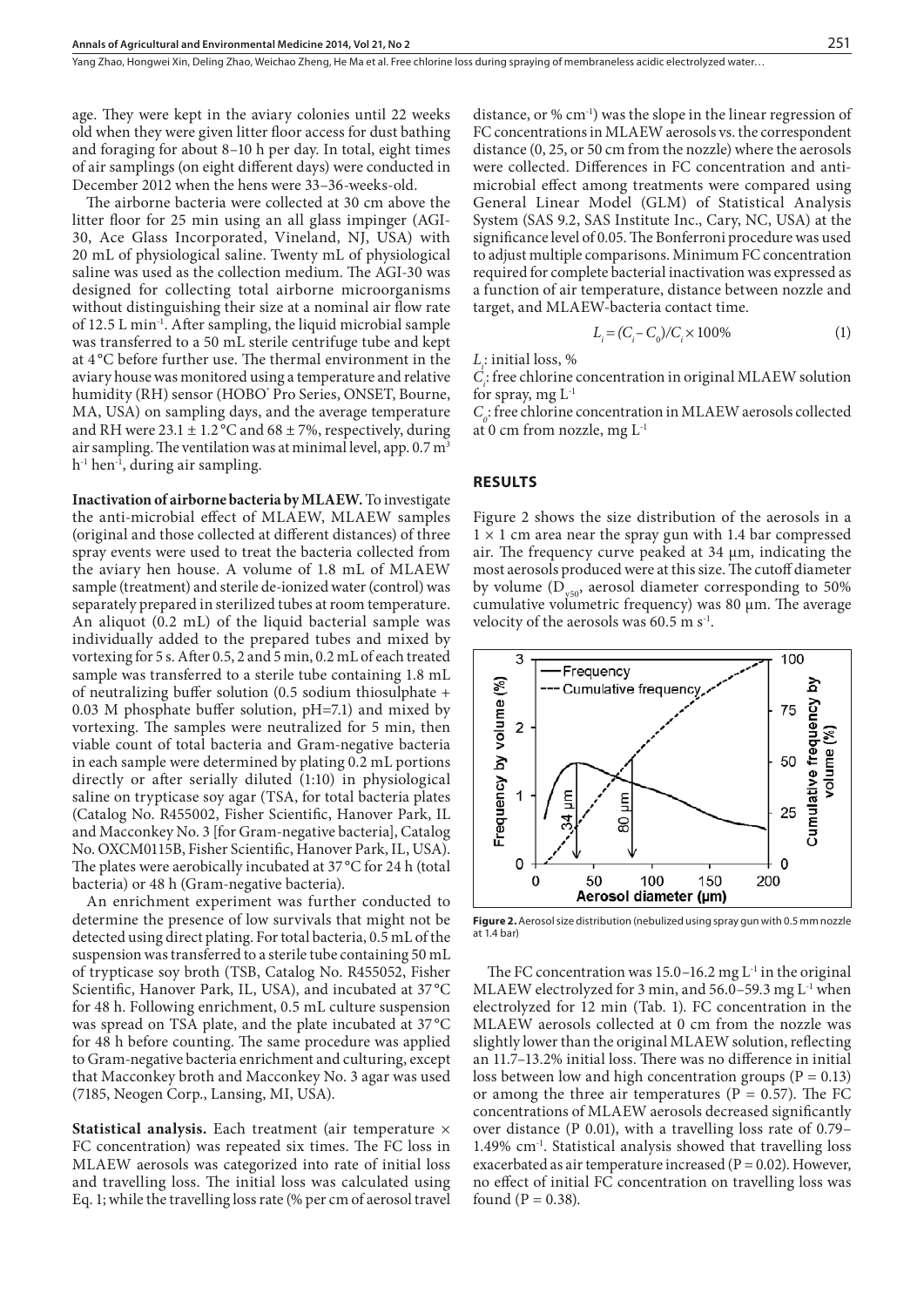Table 1. Free chlorine (FC) in original MLAEW solution and in MLAEW aerosols nebulized at two initial concentrations (low: 15.0 – 16.2 mg L<sup>-1</sup>, high: 56.0 – 59.3 mg L-1) and three air temperatures (18, 25, and 32°C), and initial and travelling FC losses. MLAEW aerosols were collected at three distances (0, 25 and 50 cm) from spray nozzle ( $n = 6$ )

| Initial FC<br>concentration | Air Temperature |                      | FC concentration $(\pm SD, mq L^{-1})$ |                             |                                            |                                                             |                         |
|-----------------------------|-----------------|----------------------|----------------------------------------|-----------------------------|--------------------------------------------|-------------------------------------------------------------|-------------------------|
|                             |                 | Original             |                                        | Aerosol Travel Distance, cm | Initial loss <sup>1</sup><br>$(\pm SD, %)$ | Travelling loss rate <sup>2</sup><br>$(\pm SD, \% cm^{-1})$ |                         |
|                             |                 |                      | 0                                      | 25                          | 50                                         |                                                             |                         |
| Low                         | $18^{\circ}$ C  | $15.0^{a,A} \pm 1.2$ | $13.2^{a,B} \pm 0.7$                   | $10.3^{a,C}$ ± 1.0          | $7.5^{a, D} \pm 1.7$                       | $11.8^{\circ} \pm 1.0$                                      | $0.87^{\circ}$ ± 0.12   |
|                             | $25^{\circ}$ C  | $16.2a^{A} \pm 1.0$  | $14.3^{a, B} \pm 1.0$                  | $9.0^{a,C} \pm 1.2$         | $6.1^{ab, D} \pm 2.0$                      | $11.7^{\circ}$ ± 0.8                                        | $1.15^{\rm b} \pm 0.10$ |
|                             | $32^{\circ}$ C  | $15.5^{a,A} \pm 1.2$ | $13.5^{a, B} \pm 0.5$                  | $7.4^{b,C}$ + 0.5           | $3.0^{b, D} + 2.4$                         | $12.4^{\circ}$ ± 1.5                                        | $1.49c + 0.14$          |
| High                        | $18^{\circ}$ C  | $56.0^{b,A} \pm 3.4$ | $48.6^{b,B} \pm 2.7$                   | $37.6^{c,C}$ + 2.9          | $29.5^{c,0}$ + 6.4                         | $13.2a + 2.2$                                               | $0.79^{\circ}$ ± 0.12   |
|                             | $25^{\circ}$ C  | $57.2^{b,A}$ + 4.6   | $50.1^{b,A} + 4.7$                     | $34.5^{c, B}$ + 4.9         | $23.0^{cd,C}$ + 6.4                        | $12.4a + 0.9$                                               | $1.08^b \pm 0.10$       |
|                             | $32^{\circ}$ C  | $59.3^{b,A} + 6.9$   | $51.8^{b,A}$ ± 7.6                     | $32.7^{c, B} \pm 5.6$       | $17.8^{d,C}$ + 5.9                         | $12.8^{\circ}$ + 1.6                                        | $1.35c + 0.09$          |

1 FC loss in MLAEW aerosols collected at 0 cm, compared with original MLAEW solution

<sup>2</sup> FC loss rate during MLAEW aerosols' travelling, expressed as % loss of the FC concentration at 0 cm per cm of distance traveled.<br><sup>a.b.c.d</sup> – Means in the column with different superscript letters are significantly diff

A,B,C,D - Means in the row (under "FC concentration" category) with different superscript letters are significantly different (P < 0.05).

Table 2 shows the pH and ORP of the MLAEW solutions and aerosols. Since the initial FC concentration did not affect either pH (P = 0.44) or ORP (P = 0.67), their values were pooled. The pH and ORP slightly increased after spraying. GLM analysis showed that travel distance (but not air temperature) has significant impact on  $pH$  (P = 0.03) and ORP ( $P = 0.04$ ) of MLAEW.

Table 2. Oxidizing reduction potential (ORP) and pH value of original MLAEW solution and MLAEW aerosols nebulized at three air temperatures. MLAEW aerosols were collected at three distances from the nozzle  $(\pm SD, n = 12)$ 

|                       | Air Tem-       | Original                 | Aerosol Travel Distance, cm |                          |                          |  |
|-----------------------|----------------|--------------------------|-----------------------------|--------------------------|--------------------------|--|
|                       | perature       | Solution                 | $\Omega$                    | 25                       | 50                       |  |
|                       | $18^{\circ}$ C | $6.7^{\text{A}}$ + 0.2   | $7.0^{\text{B}} \pm 0.1$    | $7.1^{\circ}$ ± 0.1      | $7.2^c \pm 0.1$          |  |
| pH<br>$(\pm SD)$      | $25^{\circ}$ C | $6.9^{\text{A}} + 0.2$   | $7.1^{\text{B}} \pm 0.1$    | $7.2^{\text{B}} + 0.1$   | $7.2^{\text{B}} \pm 0.2$ |  |
|                       | $32^{\circ}$ C | $6.7^{\text{A}} \pm 0.1$ | $7.0^{\text{B}} \pm 0.1$    | $7.2^{\text{B}} + 0.1$   | $7.2^{\text{B}} + 0.2$   |  |
|                       | $18^{\circ}$ C | $803^{A}$ + 22           | $851^{\circ}$ + 28          | $847^{\frac{1}{2}} + 27$ | $836^{AB}$ + 26          |  |
| ORP<br>$(\pm SD, mV)$ | $25^{\circ}$ C | $784^4$ + 53             | $813^{A}$ + 48              | $799^A + 58$             | $787^A + 57$             |  |
|                       | $32^{\circ}$ C | $812^{A}$ + 18           | $845^{\circ}$ + 35          | $831^{AB}$ + 39          | $815^{AB}$ + 38          |  |

 $A,B,C,D$  – Means in the row with different superscript letters are significantly different (P < 0.05).

Table 3 lists the survival of total bacteria treated with deionized water (control), original MLAEW solution (with low initial FC concentration) and its aerosols that were nebulized at 18, 25 and 32 °C, and were collected at 0, 25 and 50 cm from the nozzle. Total bacteria count remained similar before and during the 5-min treatment with de-ionized water (average FC concentration =  $0.3 \text{ mg L}^{-1}$ ). All original MLAEW solutions (average FC concentration =  $15.4$  mg  $L^{-1}$ ) reduced the total bacteria count below the detection limit  $(2.7 \log CFU \text{ mL}^{-1})$  of direct plating culture in 0.5-min treatment, and completely inactivated the bacteria after 2-min treatment. The MLAEW aerosols collected at 0 cm from the nozzle (average FC concentration = 13.6 mg  $L^{-1}$ ) completely inactivated the bacteria in 5-min treatment. The MLAEW aerosols collected at 25 cm from the nozzle reduced bacteria count by:

 $0.6 - 1.9 \log CFU \text{ mL}^{-1}$  in 0.5-min treatment;

 $> 1.7 \log$  CFU mL<sup>-1</sup> in 2-min treatment;

> 2.5 log CFU mL-1 in 5-min treatment.

**Table 3.** Inactivation of airborne total bacteria from aviary hen house by de-ionized water (control), original MLAEW solution (low free chlorine concentration) and its aerosols nebulized at three air temperatures, and collected at three distances from the nozzle (n=3)

|                       | Air<br>tem-<br>pera-<br>ture | Agent-<br>free<br>chlorine<br>concen-<br>tration<br>$(\pm SD,$<br>$mg L^{-1}$ | Bacteria concentration<br>(±SD, log CFU mL-1) |                    |                  |                  |
|-----------------------|------------------------------|-------------------------------------------------------------------------------|-----------------------------------------------|--------------------|------------------|------------------|
| Treatment agent       |                              |                                                                               | Treatment duration (min)                      |                    |                  |                  |
|                       |                              |                                                                               | Before<br>treat-<br>ment                      | 0.5                | 2                | 5                |
| De-ionized water      |                              | $0.3 \pm 0.0$                                                                 | $5.3 +$<br>0.1                                | $5.2 +$<br>0.2     | $5.3 \pm$<br>0.1 | $5.3 +$<br>0.2   |
| <b>Original MLAEW</b> |                              | $15.2 \pm 1.0$                                                                |                                               | < 2.7 <sup>1</sup> | ND <sup>2</sup>  | <b>ND</b>        |
| MLAEW aerosol (0 cm)  |                              | $13.1 \pm 0.7$                                                                | $5.3 +$<br>0.1                                | < 2.7              | < 2.7            | <b>ND</b>        |
| MLAEW aerosol (25 cm) | $18^{\circ}$ C               | $10.2 \pm 1.0$                                                                |                                               | $3.4 +$<br>0.1     | < 2.7            | <b>ND</b>        |
| MLAEW aerosol (50 cm) |                              | $7.3 \pm 0.7$                                                                 |                                               | $4.1 \pm$<br>0.3   | $3.4 \pm$<br>0.1 | < 2.7            |
| Original MLAEW        |                              | $15.9 \pm 0.9$                                                                |                                               | < 2.7              | <b>ND</b>        | <b>ND</b>        |
| MLAEW aerosol (0 cm)  |                              | $14.0 \pm 0.5$                                                                | $5.2 +$<br>0.2                                | < 2.7              | < 2.7            | ND.              |
| MLAEW aerosol (25 cm) | $25^{\circ}$ C               | $8.7 + 1.2$                                                                   |                                               | $4.6 +$<br>0.1     | $3.5 +$<br>0.0   | 2.7 <sup>3</sup> |
| MLAEW aerosol (50 cm) |                              | $5.8 \pm 1.0$                                                                 |                                               | $4.4 +$<br>0.3     | $3.8 +$<br>0.4   | $3.2 +$<br>0.1   |
| <b>Original MLAEW</b> |                              | $15.0 \pm 0.9$                                                                |                                               | < 2.7              | <b>ND</b>        | <b>ND</b>        |
| MLAEW aerosol (0 cm)  |                              | $13.8 \pm 0.7$                                                                | $5.4 \pm$<br>0.1                              | < 2.7              | < 2.7            | <b>ND</b>        |
| MLAEW aerosol (25 cm) | $32^{\circ}$ C               | $7.4 \pm 0.7$                                                                 |                                               | $4.8 +$<br>0.2     | $3.3 +$<br>0.2   | 2.7              |
| MLAEW aerosol (50 cm) |                              | $3.0 \pm 1.6$                                                                 |                                               | $5.1 \pm$<br>0.3   | $4.1 +$<br>0.1   | $3.1 \pm$<br>0.3 |

<sup>1</sup> All three samples negative by direct plating culture, but at least one sample was positive by enrichment.<br><sup>2</sup> All three samples negative by both enrichment and direct plating culture

<sup>3</sup> Only one of the three samples positive by direct plating culture.

The MLAEW aerosols collected at 50 cm from the nozzle reduced bacteria count by:

 $0.3 - 1.2 \log CFU \text{ mL}^{-1}$  in 0.5-min treatment;

 $1.3 - 1.9 \log CFU \text{ mL}^{-1}$  in 2-min treatment;

> 2.0 log CFU mL-1 in 5-min treatment.

The original MLAEW solutions with high FC concentrations and their aerosol samples killed all bacteria in 0.5-min treatment, except for the aerosol samples collected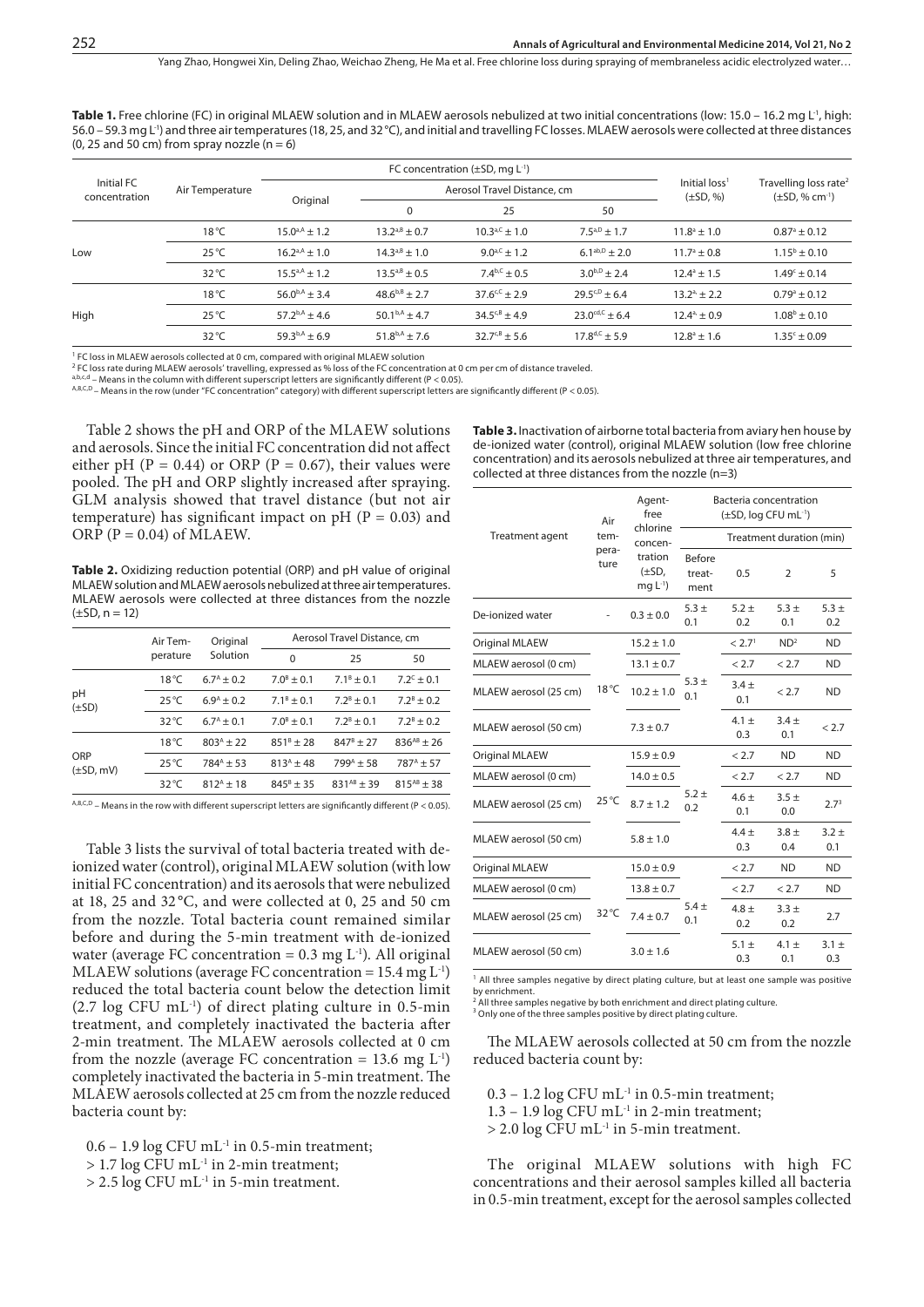at 50 cm and 32 °C air temperature which required 2-min treatment for complete inactivation (data not shown). No Gram-negative bacteria were detected in the air samples from the aviary house, either by direct plating culture or by enrichment; therefore, its inactivation using MLAEW was not examined.

Figure 3 shows the bacterial inactivation using MLAEW at different FC concentrations. It can be seen that MLAEW with lower FC concentrations required more contact time to increase inactivation of bacteria.



Figure 3. Inactivation of bacteria collected from aviary hen house treated with MLAEW at different free chlorine concentrations, and treatment time 0.5, 2 or 5 min

More than 99% of bacteria were killed when treated by MLAEW with  $FC > 10$  mg L<sup>-1</sup> within 0.5 min. The complete bacteria inactivation (negative by enrichment) required FC concentration > 16.8 mg L<sup>-1</sup> in 0.5-min treatment, > 13.9 mg L<sup>-1</sup> in 2-min treatment and  $> 7.2$  mg  $L<sup>-1</sup>$  in 5-min treatment. Combining the FC loss during spraying over distance (Tab. 1), the following model (Eq. 2) was developed to estimate the minimum FC level in the MLAEW for complete bacterial inactivation in aviary houses using air the spray technique (aerosol cutoff diameter =  $80 \mu m$ ). Values in brackets are the standard errors of coefficients:

$$
FC_{min} = 6.88 \left( \pm 1.14 \right) e^{0.026(\pm 0.002)D + 0.033(\pm 0.004)Temp - 0.193(\pm 0.014)Time} \left( \text{Adjusted } R^2 = 0.89 \right) \tag{2}
$$

*FC<sub>min</sub>*: minimum FC concentration for complete bacterial inactivation, mg  $L<sup>1</sup>$ 

*D*: distance between spray nozzle and target, cm

*Temp*: air temperature at which MLAEW is sprayed, °C

*Time*: contact time needed for complete bacterial inactivation, min.

#### **DISCUSSION**

Spraying MLAEW is increasingly used to inactivate airborne microorganisms in animal and other agricultural/ food production situations [15, 16]. However, loss of the anti-microbial components during spraying and their influencing factors has not been well understood; as a result, precise management of MLAEW application is compromised.

The presented study investigated changes in MLAEW characteristics over spray distance under different air temperatures and initial FC concentrations, and inactivation of airborne bacteria from a commercial aviary hen house using the MLAEW. The results show significant FC loss during the air spray. This loss must be considered in practical application since it is the sprayed aerosols, but not the original MLAEW solution, that eventually comes into contact with the microorganisms and plays the anti-microbial role. Similar to the finding in this study, Wu [13] reported a 39.2–59.3% FC loss in MLAEW aerosols (diameter  $= 5-8 \mu m$ ) collected at 1 m distance from the nozzle. However, direct comparison of FC loss between the presented study and the study by Wu is difficult because of the different spray techniques (hydraulic vs. air) and parameters (e.g. initial aerosol size and air temperature, etc.) used in the two studies.

The FC loss during spraying was further categorized into initial and travelling losses. It was found that initial losses were similar (11.7–13.2%), regardless of the air temperature at which spraying was carried out. This was within expectations because the initial loss was a result of sudden aerosolization near the nozzle in a short period of time; thus it is mainly determined by the spraying technique and initial aerosol diameter, but not the air temperature. In contrast, the travelling loss rate was positively related to the air temperature ( $P < 0.05$ ), presumably because the aerosols evaporated faster at higher temperatures, which in turn increased the relative exposure surfaces of aerosols and release and decomposition of the germicidal components [17]. This positive relation could also be attributed to the fact that the aerosols were heated-up faster at a higher air temperature, so that the  $Cl_2$  off-gas increased due to the higher chlorine vapour pressure. Specifically, a 0.79–0.87% FC loss was found per cm of MLAEW aerosol travel distance at 18 °C versus 1.35–1.49 % cm-1 loss at 32 °C. This result suggests that higher initial FC concentrations are needed when MLAEW is sprayed at a higher air temperature in order to obtain final aerosols with a similar anti-microbial effect. No significant effect of initial FC concentration on FC loss was noticed.

Ammonia is a major air pollutant in poultry houses that can have adverse effects on the occupants and the ecosystem. In practice, the pH value of the MLAEW aerosols should ideally remain acidic  $(2, 7)$  to suppress, or at least not stimulate, NH<sub>3</sub> volatilization from litter and manure. Sprayed at pH of 6.7–6.9, it was found the pH of MLAEW aerosols increased over 7 after spraying, likely due to the release of acidic components, e.g.  $HCl$  and  $Cl<sub>2</sub>$ , from the aerosols. This suggests that the field MLAEW application may require a pH value lower than 6.7. At the same time, it should be noted that the elevation of pH (0.3–0.5) during spraying is quite small. A slight increase in ORP was noticed for MLAEW aerosols collected at 0 cm, compared to the original MLAEW solution, following a gradual decrease while the aerosols were travelling. Although ORP was suggested to be the primary factor responsible for the anti-microbial effect [18], more recent research has revealed that higher ORP did not show better germicidal effect; instead, FC played the primary role in microbial inactivation [19]. In fact, it was shown that MLAEW with low ORP (238 mV) had better bactericidal activity than a high ORP disinfectant at the same FC concentration [20].

Several studies have been carried out to examine the bactericidal effect of MLAEW on poultry-related bacteria. While all the studies reported significant bacteria reduction by MLAEW solutions, discrepancies exist in their bactericidal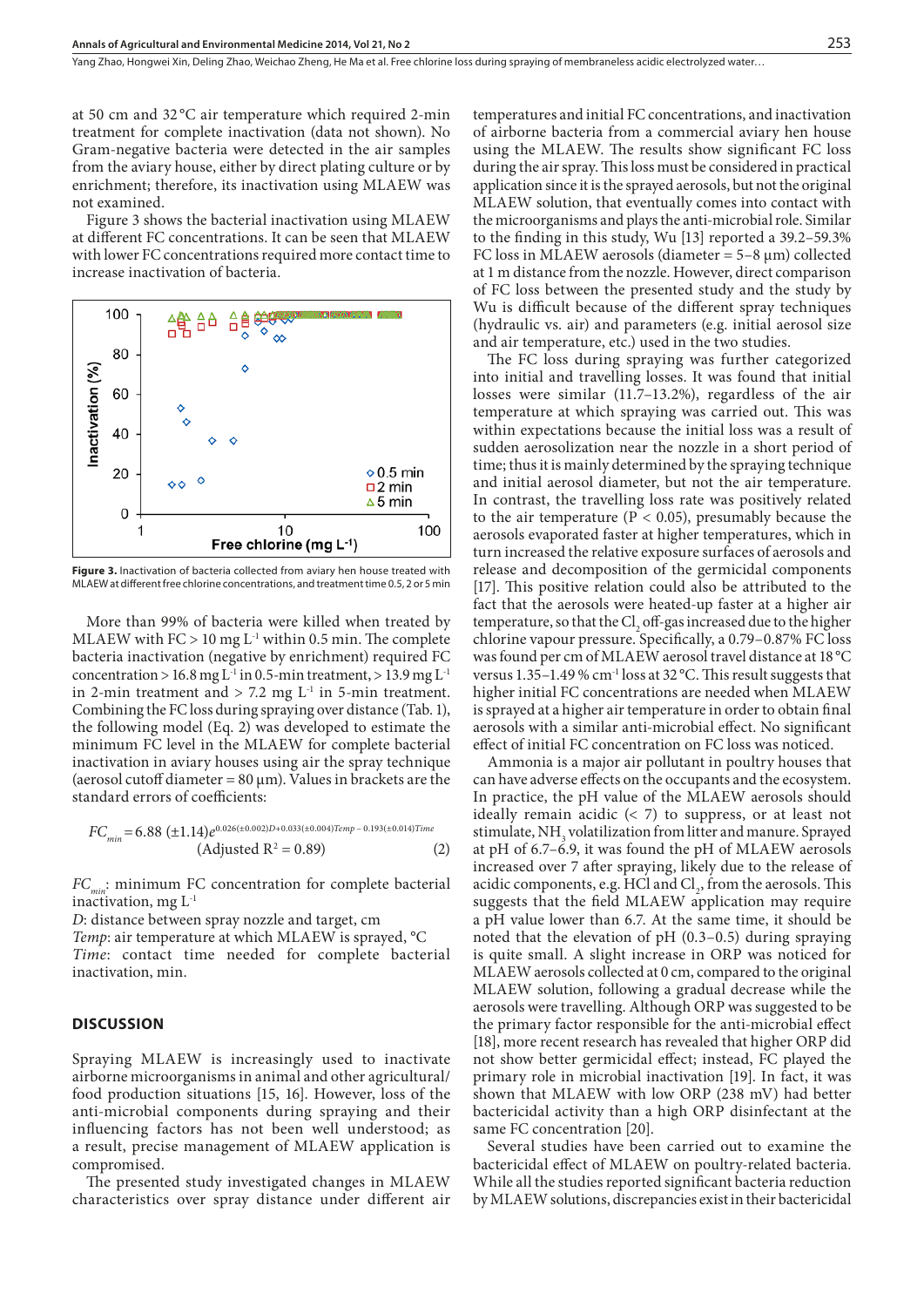effect. Cao et al. [20] observed that MLAEW (FC = 6 mg  $L^{-1}$ , pH = 6.35, ORP = 238 mV) completely inactivated *Salmonella enteritidis* within 2 min; whereas Venkitanarayanan et al. [21] found that 10 min was needed to eliminate all *S. enteritidis* with MLAEW (FC = 43 – 48.5 mg  $L^1$ , pH 2.63, ORP = 1160 mV). Similarly, for *Listeria monocytogenes*, one study reported a complete inactivation within 10 min [21], while another study detected quite a few bacteria after 15-min treatment with MLAEW [22].

The discrepancies were assumed to arise from differences in experimental conditions (e.g. room temperature) and the characteristics of MLAEW used in these studies. In the presented study, all total bacteria collected from the aviary hen house were killed after 0.5-min treatment with  $MLAEW > 16.8$  mg L<sup>-1</sup>, after 2-min treatment with  $MLAEW$  $>$  13.9 mg L<sup>-1</sup>, and after 5-min treatment with MLAEW  $>$  7.2 mg L<sup>-1</sup> (pH = 6.7 – 7.2, ORP = 784 – 851 mV). These results demonstrate that the bactericidal effect of MLAEW depends on the FC level, i.e. the lower the FC concentration of MLAEW, the longer the contact time required for effective inactivation.

A model (Eq. 2) was developed to predict minimal FC requirement for complete inactivation of airborne bacteria in aviary hen house as a function of air temperature, distance between nozzle and target, and contact time. It should be noted that this model was developed by assuming a perfect contact between bacteria and MLAEW (i.e., bacteria were fully immersed in the MLAEW). In a practical situation, however, perfect contact may be not readily achieved as the MLAEW aerosols cannot capture and encompass every single bacterium targeted. Therefore, this model must be interpreted as the minimum FC requirement for practice; and future work is needed to refine and validate the model to delineate field situations.

No Gram-negative bacteria were recovered from air in the aviary house; therefore, the inactivation test could not be performed. The reason for the negative air sample could be that the house air was free of Gram-negative bacteria, or their concentration was below detection limit of the AGI-30 [23]. Moreover, the number of air samplings in this experiment was relatively small, which could be another reason for the negative results. Previous studies have reported that the Gram-negative only account for a small portion in the total bacteria in livestock houses [24, 25], and are therefore more difficult to recover.

## **CONCLUSIONS**

This presented study demonstrates that MLAEW is effective for inactivating airborne bacteria collected from an aviary house; however, FC loss and decreased anti-microbial effect of MLAEW aerosols occurred during spraying. Decrease of the antimicrobial component and effect was exacerbated over aerosol travel distance, and at higher air temperatures. The MLAEW with lower FC concentration needed a longer contact time to inactivate the bacteria. The FC concentrations needed to be at least 16.8, 13.9 and 7.2 mg L-1 for complete bacterial inactivation in 0.5-, 2- and 5-min treatments under the current experimental conditions. Further verification of the laboratory-scale results and modification of the resultant empirical model under field conditions are needed.

#### **Acknowledgements**

Funding for the study was supported in part by the USDA-NIFA Program (Award No. 2011–67021–20223), Midwest Poultry Research Program, Iowa Egg Council, and College of Agriculture and Life Sciences of Iowa State University.

## **REFERENCES**

- 1. Nimmermark S, Lund V, Gustafsson G, Eduard W. Ammonia, dust and bacteria in welfare-oriented systems for laying hens*.* Ann Agr Env Med. 2009; 16(1): 103–113.
- 2. Miao Z, Chai T, Qi C, Cai Y, Liu J, Yuan W, et al. Composition and variability of airborne fungi in an enclosed rabbit house in China*.* Aerobiologia 2010; 26(2): 135–140.
- 3. Zhao Y, Aarnink AJA, de Jong MCM, Ogink NWM, Groot Koerkamp PWG. Effectiveness of multi-stage scrubbers in reducing emissions of air pollutants from pig houses*.* Trans ASABE. 2011; 54(1): 285–293.
- 4. Wilson IG. Airborne Campylobacter infection in a poultry worker: case report and review of the literature*.* Comm Dis Public Health. 2004; 7(4): 349–353.
- 5. Zhao Y, Aarnink AJA, Groot Koerkamp PWG, Hagenaars TJ, Katsma WEA, de Jong MCM. Detection of airborne Campylobacter with three bioaerosol samplers for alarming bacteria transmission in broilers*.* Biol Eng. 2011; 3(4): 177–186.
- 6. Kirychuk SP, Dosman JA, Reynolds SJ, Willson P, Senthilselvan A, Feddes JJR, et al. Total dust and endotoxin in poultry operations: Comparison between cage and floor housing and respiratory effects in workers*.* J Occup Environ Med. 2006; 48(7): 741–748.
- 7. Singh J, Schwartz DA. Endotoxin and the lung: Insight into the hostenvironment interaction*.* J Allergy Clin Immun. 2005; 115(2): 330–333.
- 8. Gloster J, Alexandersen S. New directions: Airborne transmission of Foot-and-mouth disease virus*.* Atmos Environ. 2004; 38(3): 503–505.
- 9. Groot Koerkamp PWG, Metz JHM, Uenk GH, Phillips VR, Holden MR, Sneath RW, et al. Concentrations and emissions of ammonia in livestock buildings in Northern Europe*.* J Agric Eng Res. 1998; 70(1): 79–95.
- 10. Sakurai Y, Nakatsu M, Sato Y, Sato K. Endoscope contamination from HBV- and HCV-positive patients and evaluation of a cleaning/ disinfecting method using strongly acidic electrolyzed water*.* Digest Endosc. 2003; 15(1): 19–24.
- 11. Huang Y, Hung Y, Hsu S, Huang Y, Hwang D. Application of electrolyzed water in the food industry*.* Food Control. 2008; 19(4): 329–345.
- 12. Chuang C, Fang W, Yang S, A Study of membrane-less electrolyzed water fogging-spread for airborne bacteria and fungus decontamination in hen house. Proceedings of International Conference on Agricultural and Biosystems Engineering; Feb 20–21 2011; Hongkong, China; IERI, 2011.
- 13. Wu P. Applying electrolyzed water as disinfectant in animal house. Master Thesis. National Ilan University, Ilan, Taiwan 2010.
- 14. Ogink NWM, van Harn J, van Emous RA, Ellen HH, Top layer humidification of bedding material of laying hen houses to mitigate dust emissions: effects of water spraying on dust, ammonia and odor emissions. Proceedings of The Ninth International Livestock Environment Symposium; Jul 8 – 12 2012; Valencia, Spain; St. Joseph, MI, ASABE, 2012.
- 15. Kim C, Hung YC, Russell SM. Efficacy of electrolyzed water in the prevention and removal of fecal material attachment and its microbicidal effectiveness during simulated industrial poultry processing*.* Poult Sci. 2005; 84(11): 1778–1784.
- 16. Northcutt J, Smith D, Ingram KD, Hinton A, Musgrove M. Recovery of bacteria from broiler carcasses after spray washing with acidified electrolyzed water or sodium hypochlorite solutions*.* Poult Sci. 2007; 86(10): 2239–2244.
- 17. Koide S, Takeda J, Shi J, Shono H, Atungulu GG. Disinfection efficacy of slightly acidic electrolyzed water on fresh cut cabbage*.* Food Control. 2009; 20(3): 294–297.
- 18. Kim C, Hung YC, Brackett RE. Roles of oxidation-reduction potential in electrolyzed oxidizing and chemically modified water for the inactivation of food-related pathogens*.* J Food Protect. 2000; 63(1): 19–24.
- 19. Koseki S, Itoh K. Prediction of microbial growth in fresh-cut vegetables treated with acidic electrolyzed water during storage under various temperature conditions*.* J Food Protect. 2001; 64(12): 1935–1942.